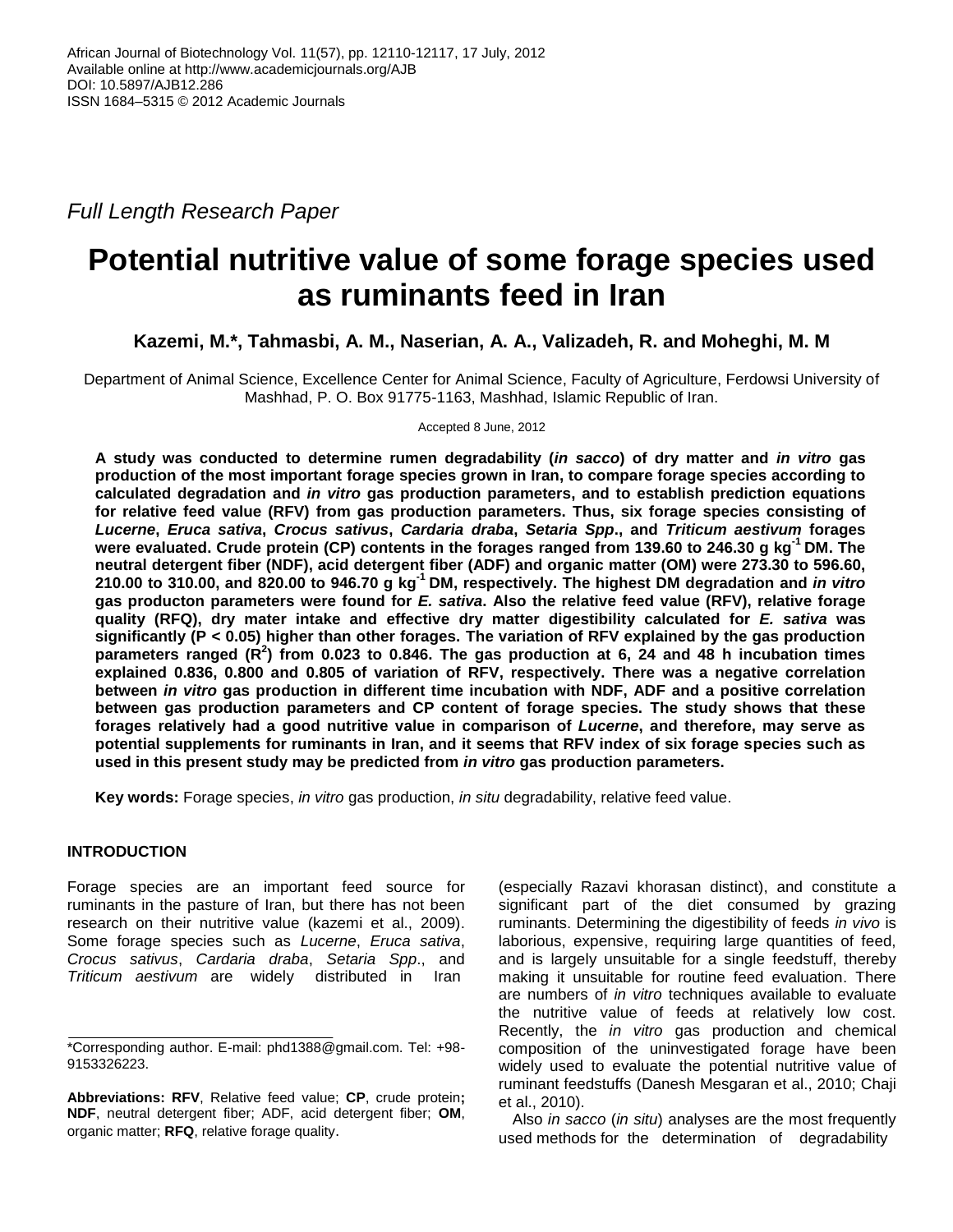parameters of DM, organic matter (OM), protein, fibre, minerals and other nutrients of feeds (Homolka et al., 2008; Jancik et al., 2008). Also recently, a series of experiments was informed about equations prediction from relationship between gas production and *in situ* degradability parameters or RFV index (Canbolat et al., 2006; Kamalak et al., 2005). These prediction equations are appropriate for institutions that lack experimental animals and equipment for *in vitro* digestibility analysis. The *in situ* nylon bag and *in vitro* gas production technique are well correlated with animal performance (Ørskov, 1989), food intake (Blummel and Ørskov, 1993), microbial protein synthesis (Krishnamoorthy et al., 1991) and *in vivo* digestibility (Khazaal et al., 1993).

The objectives of this study were to compare nutritive value of the most widely used forage species in Iran according to estimated parameters from *in vitro* gas production and *in situ* degradability, and to evaluate the regression equations for prediction of relative feed value (RFV) of forage species based on the gas production parameters. Following these results, determination coefficient (R square) between *in vitro* gas production and chemical composition of forage species was estimated.

#### **MATERIALS AND METHODS**

#### **Forage samples and chemical analysis**

Whole forage (that is, stem and leaf after harvest) from *Lucerne*, *E. sativa*, *C. sativus*, *C. draba*, *Setaria Spp*., and *T. aestivum* were harvested (early growth) in March 2010, from agriculture farm of Ferdowsi University of Mashhad, that is cited about 999.2 m above sea level, with rainfall mean of 262 mm per year, and semi-arid climate in Northeast of Iran. Forage sample were dried at 60°C in oven dryer for 48 h, and then milled with 2 mm mesh screen. The ash content was determined after 8 h oxidation at 525°C. Crude protein (CP) (Kjeltec 2300 Auotoanalyzer, Foss Tecator AB, Hoganas, Sweden) were analyzed by a standard Kjeldahl method. Neutral detergent fiber (NDF) and acid detergent fiber (ADF) contents were determined, according to Van Soest et al. (1991). Fat content was determined by ether extraction (AOAC, 1995).

#### **Ruminal degradability**

The *in situ* dry matter (DM) degradation was carried out according to the procedure described by Mehrez and Ørskov (1977). Four (4) Balochi male sheep (40  $\pm$  5.7 kg LW), fitted with ruminal fistula, from the flock of the research farm of the Agricultural College at Ferdowsi University, were used in this study. Sheep were fed with 1.5 Kg DM alfalfa and 0.4 kg DM concentrate (CP 165 g  $kg^{-1}$ ) per head per day at 8.00 a.m. and 6.00 p.m. Forage samples (2 g DM with 2 mm screen ) were weighed into nylon bags (6.5  $\times$  14 cm) with a 52 μm pore size. Samples were incubated in the rumen of each sheep after feeding at 08:00 h, for 0 (bags were washed with cold tap water without incubation), 2, 4, 8, 16, 24, 48, 72 and 96 h. After each incubation time, bags were removed from the rumen and rinsed with cold tap water, until the water remained clear. The bags were dried at 60°C for 48 h in an oven then weighed, to determine DM disappearance. Ruminal disappearance at each incubation time was calculated as the difference between the residues and original

samples. In each incubation time, six replications were used for each sample of forage.

#### *In vitro* **gas production**

Procedure of *in vitro* gas production was performed according to the method Menke and Steingass (1988). Rumen fluid was obtained from 4 fistulated Balochi male sheep  $(40 \pm 5.7 \text{ kg LW})$ before morning feed, normally fed with 1.5 Kg DM alfalfa and 0.4 kg DM concentrate (165 g CP/kg DM) per head per day at 8.00 a.m. and 6.00 p.m., rumen fluid was strained through three layers of gauze. The laboratory handling of rumen fluid was carried out under a continuous flow of  $CO<sub>2</sub>$ . Two hundred millgram (200 mg) of each sample (milled with 1 mm sieve) was introduced to each syringe (100 ml), and then it was filled with 30 ml of medium, consisting of 10 ml rumen fluid and 20 ml buffer solution, as described by Menke and Steingass (1988) and immediately transferred to a water bath at 39°C. Six replications were provided for each sample in each incubation time. Also, six syringes, with only buffered rumen fluid were incubated and considered as blank. The gas production was recorded after 2, 4, 6, 12, 16, 24, 48, 72 and 96 h of incubation. Total gas values were corrected for blank incubation.

#### **Calculation and statistical analysis**

The DM degradation data were fitted to the exponential equation p  $=$  a + b (1 -  $e^{-ct}$ ) (Ørskov and McDonald, 1979); where p is the DM disappearance in rumen at time t; a is the rapidly soluble fraction; b is the insoluble but fermentable fraction and c is the constant rate of degradation of b  $(\% h^1)$ . Effective DM degradability (EDMD) was calculated, applying the equation of Ørskov and McDonald (1979); EDMD =  $a + [bc / (c + k)]$ , where k is the rumen outflow rate (at level of 2, 3 and 4% per h).

Cumulative gas production data were fitted to the exponential equation  $y = b \ (1 - e^{-ct})$  (Osuji et al., 1993), where b is the gas production from the readily soluble fraction and the insoluble fraction (ml); c is the gas production rate constant (ml/h); t is the incubation time (h) and y is the gas production at time of t (ml).

The metabolizable energy (ME), and organic matter digestibility (OMD) were calculated using equations of Menke et al. (1979) as, ME (MJ/kg DM) = 2.20 + 0.136  $\times$  Gp + 0.057  $\times$  CP; OMD (g kg DM) =  $(14.88 + 0.889 \times \text{Gp} + 0.45 \times \text{CP} + 0.0651 \times \text{XA}) \times 10$ , where, CP is the crude protein (% of DM); XA is the ash (% of DM) and Gp is the net gas production (ml) from 200 mg (DM of sample), after 24 h of incubation.

Short chain fatty acids (SCFA) was calculated, using the equation of Makkar (2005) as, SCFA (mmol) =  $0.0222 \times \overline{GP}$  -0.00425, where, GP is 24 h net gas production (ml/200 mg DM).

Microbial protein was calculated as 19.3 g microbial nitrogen per kg OMD, according to the method Czerkawski (1986).

RFV was calculated from the estimates of DDM and DMI (Rohweder et al., 1978) as, DDM (%) = 88.9 - (0.779 × % ADF); DMI (% of BW) = 120 / % NDF and RFV = (% DDM  $\times$  % DMI) / 1.29. Where, DDM is the dry matter digestibility; ADF is the acid detergent fiber (% of DM); DMI is the dry matter intake (% of BW) and RFV is the relative feed value.

RFQ was estimated according the equation of Undersander (2003) as, RFQ = 1.1446 (RFV) – 32.224, where RFQ is the relative forage quality and RFV is the relative feed value.

Data on *in situ* DM degradation and *in vitro* gas production were subjected to analysis of variance (ANOVA) in a completely randomized design, using the Statistical Analysis System (SAS) program General Linear Model procedure (SAS, 9.1). Significant means were compared; using the Duncan's multiple range tests. Mean differences were considered significant at P < 0.05. Standard errors of means were calculated from the residual mean square in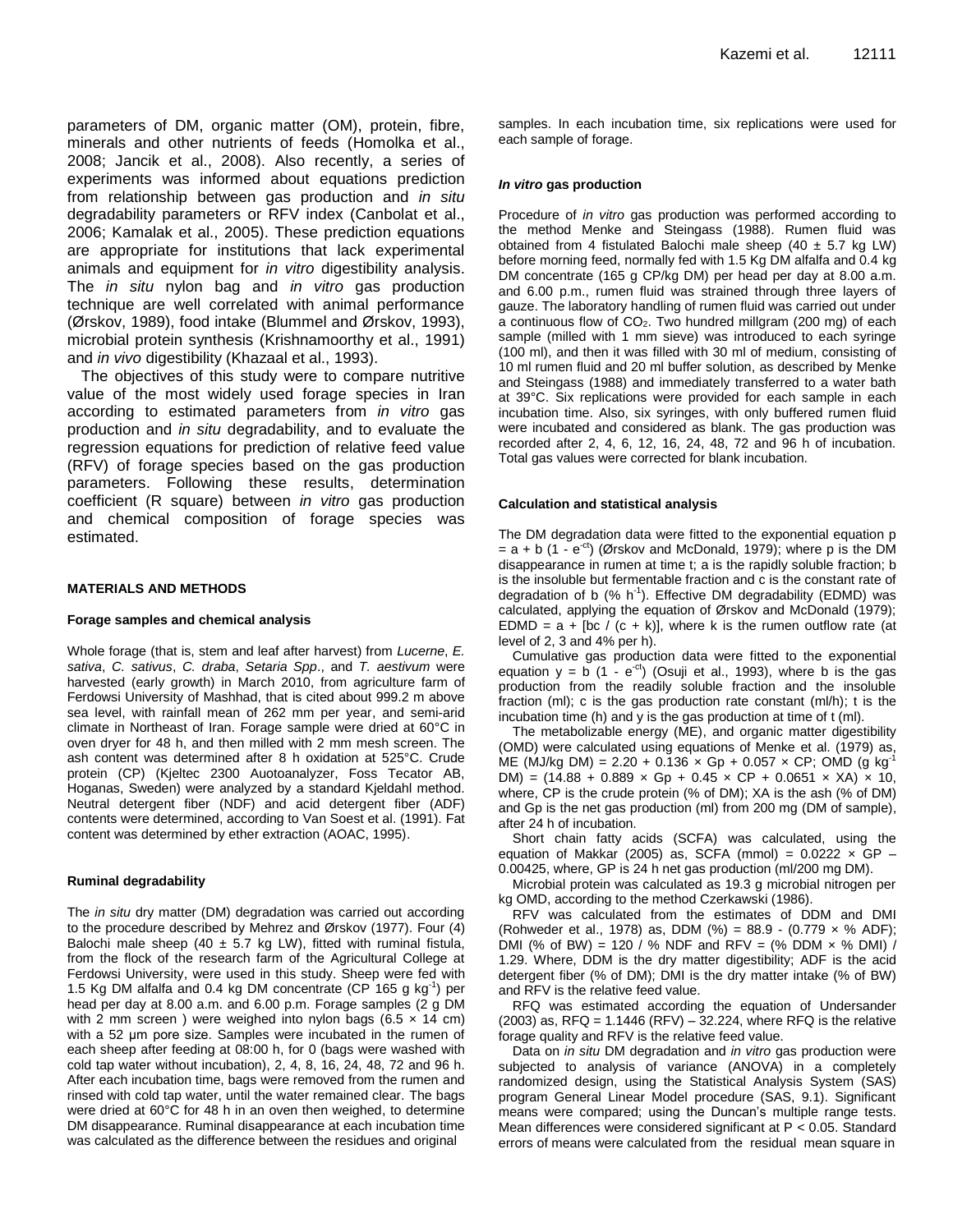| Composition (g kg <sup>-1</sup> DM) |                       |                       |                       | <b>Forage species</b> |                    |                          |            |          |
|-------------------------------------|-----------------------|-----------------------|-----------------------|-----------------------|--------------------|--------------------------|------------|----------|
|                                     | <i><b>Lucerne</b></i> | Eruca sativa          | <b>Crocus sativus</b> | Cardaria draba        | Setaria Spp.       | <b>Triticum aestivum</b> | <b>SEM</b> | p-value  |
| DM                                  | $235.00^{\circ}$      | $151.40^e$            | $266.40^a$            | $221.10^{cd}$         | $219.00^{\circ}$   | $224.40^{\circ}$         | .25        | p < 0.05 |
| <b>CP</b>                           | $185.00^\circ$        | $246.30^a$            | $139.60^e$            | $229.00^{p}$          | $181.50^{\circ}$   | $226.80^{6}$             | 0.82       | p<0.05   |
| <b>NDF</b>                          | $353.10^{\circ}$      | $273.30$ <sup>r</sup> | $336.60^\circ$        | $286.60^e$            | $596.60^{a}$       | 573.30 <sup>b</sup>      | .37        | p<0.05   |
| <b>ADF</b>                          | $295.00^{\circ}$      | $210.00^e$            | $303.30^{b}$          | 260.00 <sup>d</sup>   | $310.00^a$         | 305.00 <sup>b</sup>      | .48        | p<0.05   |
| OМ                                  | $900.00^{b}$          | 820.00                | $946.70^{a}$          | 823.40                | $890^\circ$        | 870.00 <sup>°</sup>      | 0.74       | p<0.05   |
| EE.                                 | 19.50 <sup>d</sup>    | $25.60^{\circ}$       | 21.00 <sup>c</sup>    | $23.40^{\circ}$       | 14.90 <sup>e</sup> | 15.30 <sup>e</sup>       | 0.18       | p<0.05   |

**Table 1.** Mean chemical composition (g kg<sup>-1</sup> DM) of six forage species.

a, b, c, d, e, f means in the same row with different superscript differ significantly (P<0.05). DM = Dry matter; CP = crude protein; NDF = neutral detergent fiber; ADF = acid detergent fiber;  $OM =$  organic matter;  $EE =$  ether extract.

the analysis of variance. A simple correlation analysis (SAS, 9.1) was used to establish the relationship between chemical composition and *in vitro* gas production parameters. Regression analysis (simple and multiple regressions; SAS, 9.1) was used to establish the relationship between RFV and *in vitro* gas production.

#### **RESULTS AND DISCUSSION**

#### **Chemical composition**

Chemical composition of forages is presented in Table 1. There were observed variations in the chemical composition of the different forage species, with CP ranging from 139.6 to 246.3 g kg<sup>-1</sup> DM, OM from 820 to 946.7 g kg<sup>-1</sup> DM, NDF from 273.3 to 596.6 g  $kg^{-1}$  DM, ADF from 210 to 310 g kg<sup>-1</sup> DM and EE from 14.90 to 25.60 g kg<sup>-1</sup> DM. *E. sativa* recorded the highest CP 246.3g kg<sup>-1</sup> DM and EE 25.60 g kg<sup>-1</sup>DM (P < 0.05). Acid detergent fiber (ADF) and neutral detergent fiber (NDF) value were highest (P < 0.05) for *Setaria Spp*., and the *C. sativus* (P < 0.05) had a highest dry matter than other forage species  $(P < 0.05)$ . The obtained ADF and NDF values of *Lucerne* in this study were more than Kleinschmit et al.

(2007) (447 and 326 g kg $^{-1}$  DM) and Broderick et al. (2002) (435 and 347 g  $kg^{-1}$  DM); but the CP, NDF, ADF, OM and EE of *Lucerne* were consistent with the study of Biagi et al. (2005). The difference between chemical compositions may result from the variance in variety, climate condition, soil, cut and maturity.

The results of the current study indicate that these forage species are almost high in CP, and can be used to supplement poor quality roughages to increase productivity of ruminant livestock in Iran. All treatments have higher (often), or relatively less values for chemical composition, in comparison of *Lucerne*. Some estimated parameters (such as DMI, DDM, RFV and RFQ) are shown in Table 2. Also, some standard value for forages was presented in Table 3. DMI, DDM, RFV and RFQ parameters for *E. sativa* were significantly higher than other forage species ( $P < 0.05$ ). The decrease in DMD, DMI, RFV and gas production parameters are possibly associated with increased NDF and ADF contents (Wilson et al., 1991). RFV is intended to reflect how well an animal will eat and digest particular forage, if it is fed as the only source of energy.

In this study, RFV of *E. sativa*, *C. draba*, *C.* 

*sativus* and *Lucerne* was higher than 151 value quality standard (Table 3), so these forages can be cited in prime quality standard (high quality). Also, *Setaria Spp*. and *T. aestivem* can be cited in 2 and 3 quality standard (Table 3), respectively that represented a medium quality. RFQ is an estimate of how much available energy a nonlactating animal will obtain daily from a particular forage, if it is all that it is fed with.

The values of RFV and RFQ were significantly different (Table 2) between treatments. The RFQ emphasizes fiber digestibility, while RFV uses digestible dry matter intake. The difference is that the digestibility of the NDF is included in the equation. Therefore, the digestibility may be the reason cows produce differently on hays of similar RFV. Undersander and Moor (2004) reported that RFQ will become the standard test for evaluating forages throughout the country, and that it eventually will be used even more widely than RFV is today. Chemical composition, RFQ and RFV indexes should be taken into consideration when purchasing forages. Also Prediction of relative feed value from *in vitro* gas production is shown in Table 4. The RFV were well correlated with gas production p arameters, especially after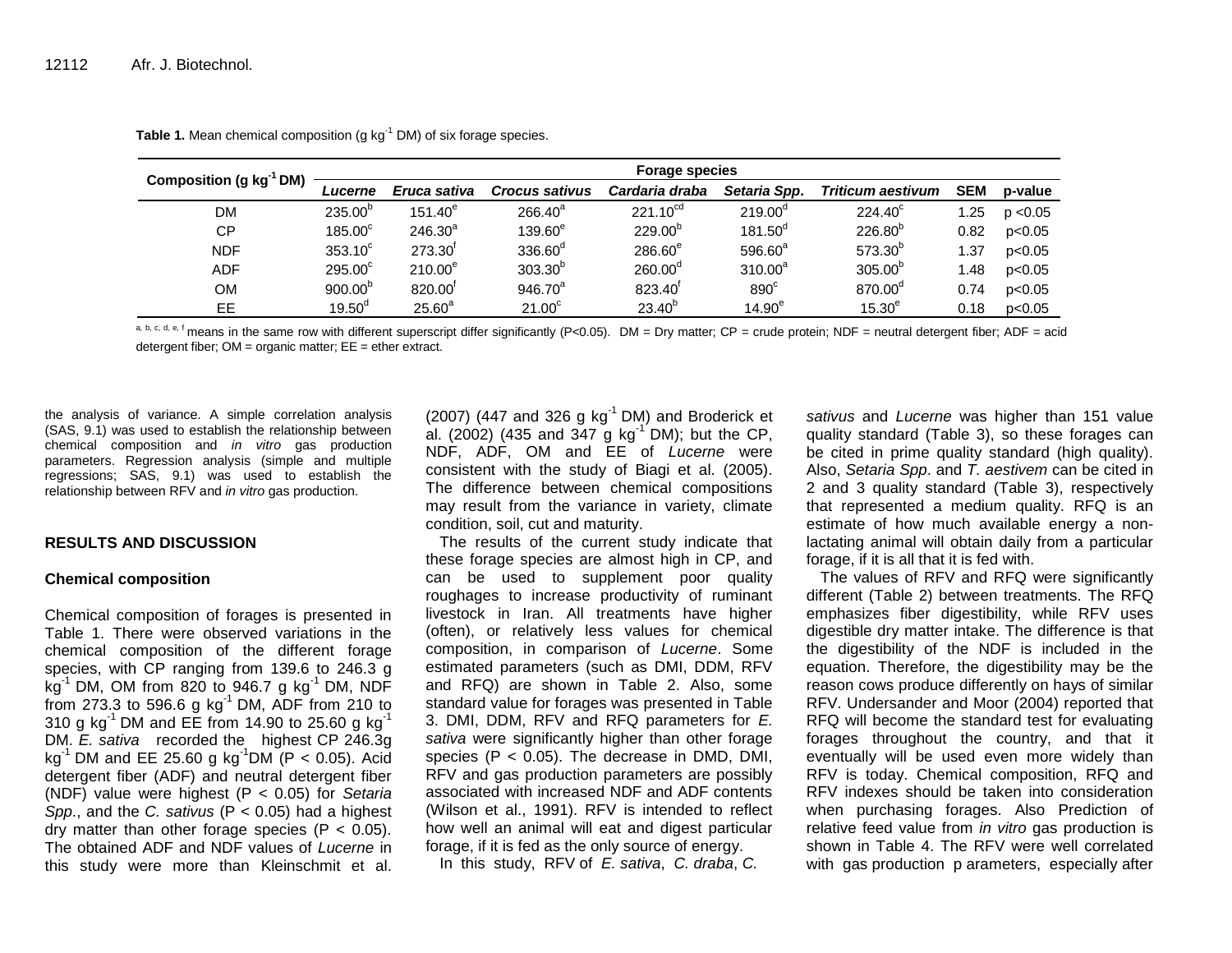|                            |                 |                   |                       | <b>Forage species</b> |                       |                          |            |         |
|----------------------------|-----------------|-------------------|-----------------------|-----------------------|-----------------------|--------------------------|------------|---------|
| <b>Estimated paramerer</b> | Lucerne         | Eruca sativa      | <b>Crocus sativus</b> | Cardaria draba        | Setaria Spp.          | <b>Triticum aestivum</b> | <b>SEM</b> | p-value |
| $DMI^1$                    | $3.40^\circ$    | 4.39 <sup>a</sup> | $3.56^{\circ}$        | $4.19^{p}$            | 2.01                  | 2.09 <sup>e</sup>        | 0.01       | p<0.05  |
| DDM <sup>2</sup>           | $65.92^{\circ}$ | $72.54^a$         | $65.27^d$             | $68.65^{b}$           | $64.75^e$             | $65.14^{\circ}$          | 0.11       | p<0.05  |
| RFV <sup>3</sup>           | $173.63^d$      | $246.88^{a}$      | $180.35^{\circ}$      | $222.77^b$            | $100.94$ <sup>t</sup> | $105.66^{\circ}$         | 0.8        | p<0.05  |
| RFO <sup>4</sup>           | 166.51 $^{d}$   | $250.36^{a}$      | $174.21$ <sup>c</sup> | $222.76^{b}$          | $83.31$ <sup>f</sup>  | 88.72 <sup>e</sup>       | 0.91       | p<0.05  |

**Table 2.** Nutritive value of six forage species as animal forage source in Iran.

a, b, c, d, e, f means in the same row with different superscript differ significantly (P < 0.05). <sup>1</sup>DMI = Dry matter intake; <sup>2</sup>DDM = Digestibility of dry matter; <sup>3</sup>RFV = Relative feed value;  ${}^{4}$ RFQ = Relative forage. quality

**Table 3.** Legume, grass and legume-grass mixture quality standards.

| Quality standard <sup>1</sup> | <b>CP (% DM)</b> | <b>ADF (% DM)</b> | <b>NDF (% DM)</b> | RFV <sup>2</sup> |
|-------------------------------|------------------|-------------------|-------------------|------------------|
| Prime                         | >19              | $31$              | $<$ 40            | >151             |
|                               | $17 - 19$        | $31 - 40$         | $40 - 46$         | $151 - 125$      |
| 2                             | 14 - 16          | $36 - 40$         | $47 - 53$         | 124 - 103        |
| 3                             | $11 - 13$        | $41 - 42$         | $54 - 60$         | $102 - 87$       |
| 4                             | $8 - 10$         | $43 - 45$         | $61 - 65$         | $86 - 75$        |
| 5                             | <8               | >45               | >65               | < 75             |

<sup>1</sup>Standard assigned by Hay Market Task Force of American Forage and Grassland Council. <sup>2</sup>Relative feed value (RFV ): Reference hay of 100 RFV contains 41% ADF and 53% NDF. CP, Crude protein; ADF, acid detergent fiber; NDF, neutral detergent iber; RFV, relative feed value.

6, 24 and 48 h incubation. The estimated equation basis of b and c constants was a high determination coefficient  $(R^2)$ , than other equation.

Gas production from the potential fraction (b) alone explained 2.3% of the variation of RFV, and this value for rate of gas production (c) was higher (76.9%). The inclusion of potentially gas production and the rate of gas production (c), in the regression equation, improved the accuracy of predicting RFV. This result is in agreement with the findings of Canbolat et al. (2006). Russell and Karsli (2003) observed that the water soluble fraction (a), determined by the *in sacco* method,

was comparable with NDF as predictors of whole tract digestibility in cattle  $(R^2$  of 0.83 and 0.85, respectively), and better than NDF for the prediction of voluntary feed intake  $(R^2$  of 0.80 and 0.69, respectively).

#### *In situ* **degradation**

Dry matter (DM) disappearance of the forage species at different rumen incubation times is presented in Table 5. The disappearance of DM increased, with increasing time of incubation. The

DM disappearance after 96 h incubation ranged between 870.00 and 918.33 g  $kg^{-1}$  DM. After 24 h incubation, the DM disappearance of *Setaria Spp*., was significantly lower (P < 0.05) than other forage. After 48 and 72 h incubation, the DM disappearance of *E. sativa* was significantly higher (P < 0.05) than other forage. Also after 96 h incubation, the DM disappearance of *C. sativus* and *Lucerne* was significantly less (P < 0.05) than other forages. The constant rate of DM degradability (fraction c) of *E. sativa* was significantly higher than other forages (P < 0.05). The insoluble but rumen degradable fraction (b)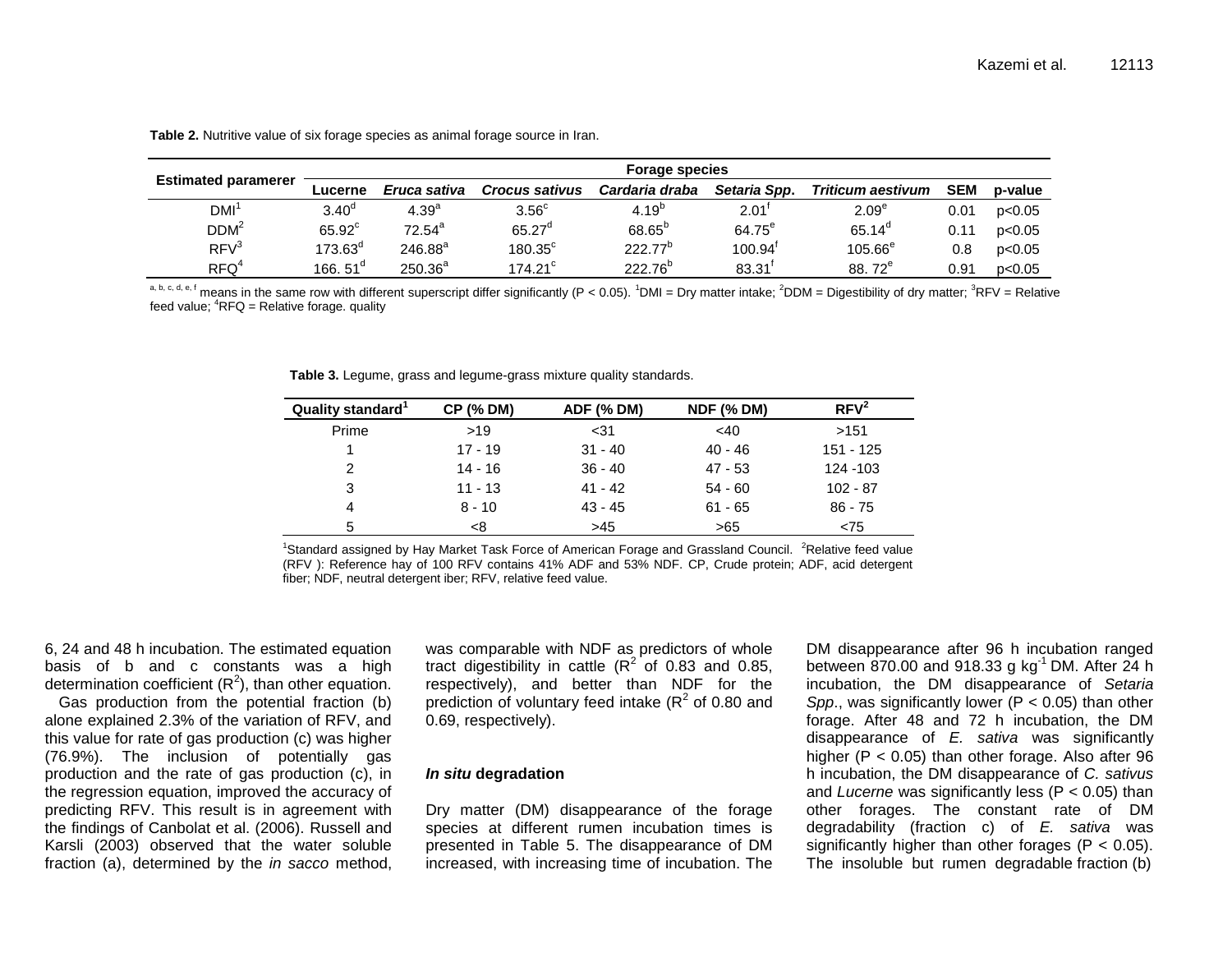| <b>Equations and parameters used</b>                                                    | $R^2$ | <b>RMSE</b> |
|-----------------------------------------------------------------------------------------|-------|-------------|
| RFV = $74.671_{(14.499)} + 32.878_{(4.500)}$ gas $_{2h}$                                | 0.61  | 34.889      |
| RFV = $24.427_{(15.565)} + 19.933_{(2.007)}$ gas $_{4 h}$                               | 0.744 | 28.321      |
| RFV = -12.33(14.484) + 13.746(1.044) gas 6 h                                            | 0.836 | 22.655      |
| RFV = -211.281(36.432) + 12.646(1.194) gas 12 h                                         | 0.767 | 26.97       |
| RFV = $-425.567_{(66.548)} + 16.792_{(1.865)}$ gas <sub>16h</sub>                       | 0.704 | 30.408      |
| RFV = $-875.540_{(89.726)} + 25.109_{(2.149)}$ gas 24 h                                 | 0.8   | 24.975      |
| $RFV = -1440.8(136.339) + 33.516(2.832)$ gas 48 h                                       | 0.805 | 24.723      |
| RFV = -1724.060(483.023) + 37.432(9.536) gas $72 h$                                     | 0.312 | 46.397      |
| RFV = -1183.945 <sub>(472.825)</sub> + 26.567 <sub>(9.264)</sub> gas <sub>96 h</sub>    | 0.195 | 50.189      |
| $RFV = -125.340_{(28.279)} + 4559.395_{(428.569)}$ Cgas                                 | 0.769 | 26.882      |
| $RFV = -336.11_{(560.621)} + 9.846_{(10.868)} b_{gas}$                                  | 0.023 | 55.267      |
| $RFV = -1065.780_{(232.522)} + 17.979_{(4.423)} b_{gas} + 4761.245_{(358.549)} c_{gas}$ | 0.846 | 22.273      |

**Table 4.** Prediction of relative feed value from in vitro gas production and estimated parameters within parentheses are standard error values.

RFV: Relative feed value,  $c =$  The gas production rate constant for the insoluble fraction (b);  $a =$  The gas production from the immediately soluble fraction (ml);  $b =$  The gas production from the insoluble fraction (ml).

was least in *C. draba,* than other forages (P < 0.05). The immediately soluble fraction (a) of *C. draba* was highest (P < 0.05). The EDMD (out flow = 2, 3 and 4%) of *E. sativa* were higher than other forage (P < 0.05), and the maximum potential degradability (a + b) of *T. aestivum* was significantly highest ( $P < 0.05$ ). There are no obvious data for dry matter degradability of *C. sativus*, *C. draba*, *T. aestivum* and *Setaria Spp*., but complete data exist for *Lucerne* forage about dry matter degradability (Nelson and Satter, 1992; Pawelek et al., 2007).

The obtained results for insoluble fraction was in consistent with the studies of Coblentz et al. (1998) (459 g kg<sup>-1</sup> DM) and Pawelek et al. (2007) (430 g kg<sup>-1</sup> DM). The higher value of immediately soluble fraction (a) for dry matter degradability in this experiment maybe was as a result of nylon bags pore size (52 μm) and early harvesting of forages. It seems in a similar growth phase, some forage species (such as *E. sativa*, *C. draba* and *T. aestivum*), in comparing with *Lucerne,* had an advantage for *in situ* rumen degradability.

This study reveals a general problem of overestimation of degradability by the nylon bag technique. Overestimation is especially noticeable at short incubation times. The ability to use *in vitro* gas production methods to study the kinetics of degradation of forage species, instead of the *in situ* technique, would have advantages, including avoiding the error associated with loss of small particles through the pores of the nylon bag.

## *In vitro* **gas production**

Data on gas production, during the fermentation period, are given in Table 6. The cumulative volume of gas production increased with increasing time of incubation. Gas produced after 96 h incubation ranged between 50.17 and 51.92 mL per 0.2 g of substrate. At 24 and 48 h incubation times, the cumulative gas production of *E. sativa* was higher (P < 0.05) than other forage species. In 72 h incubation time, *E. sativa* and *C. draba,* respectively produced a higher gas than other  $(P < 0.05)$ , but the cumulative gas production in time 96 h was highest for *E. sativa*, *C. draba* and *T. aestivum,* respectively than other forage (P < 0.05). Rate of gas production (constant c) of *E. sativa* was higher (P < 0.05) than other forages; whereas, the potential gas production (constant b) for *Lucerne* and *C. sativus* was lower (P < 0.05) than other forages. The *E. sativa* showed higher (P < 0.05) NE, SCFA, ME, OMD and MP, in comparison with alfalfa and other forages. The observed increase in OMD, ME, NE, SCFA, b constant, c constant and total cumulative gas production, in 96 h incubation of *E. sativa* (Table 6), were probably as a result of its high CP and low NDF, ADF and compounds concentrations.

Correlation coefficient (r) of the relationship between the chemical composition and *in vitro* gas production parameters are shown in Table 7. Some differences in the cumulative gas production between investigated forage species could be due to the extent of lignification of NDF (Van Soest, 1994), and gas production was negatively correlated with both NDF and ADF, but positively correlated with CP content. This is consistent with the results of Haddi et al. (2003) who reported that there were significant negative correlation between NDF and ADF, and the rate and extent of GP. Also, finding of this experiment is consistent with the findings of Khazaal et al. (1994), Tolera et al. (1997) and Abdulrazak et al. (2000). The negative effect of cell wall content on GP could be due to the reduction of the microbial activity, through increasing the adverse environmental conditions as incubation time progresses. Some variations between the studies (about estimated parameters) are probably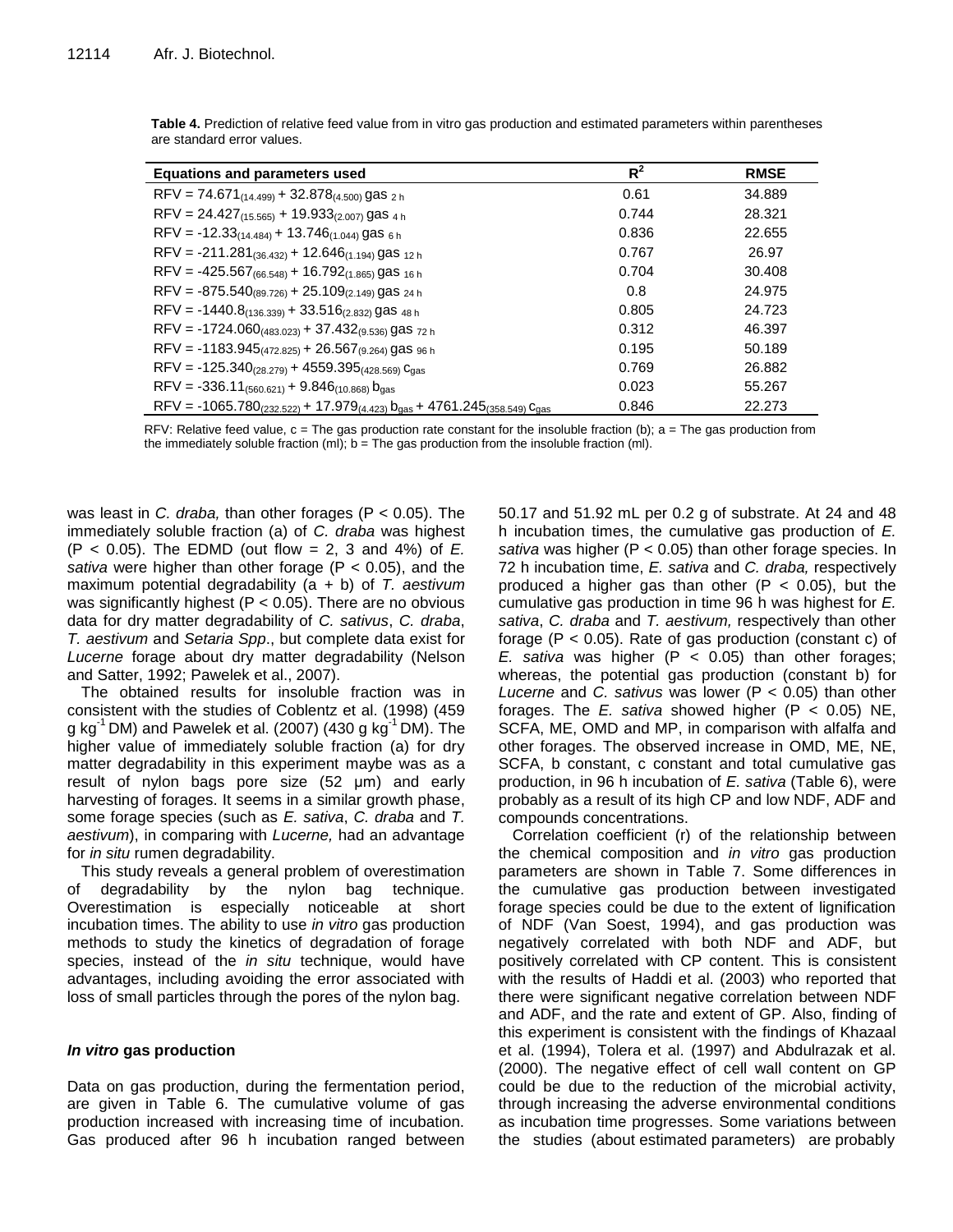|                                                 |                       |                     |                       | <b>Forage species</b> |                     |                     |            |         |
|-------------------------------------------------|-----------------------|---------------------|-----------------------|-----------------------|---------------------|---------------------|------------|---------|
| <b>Degradation parameter</b>                    | <i><b>Lucerne</b></i> | Eruca sativa        | <b>Crocus sativus</b> | Cardaria draba        | Setaria Spp.        | Triticum aestivum   | <b>SEM</b> | p-value |
| $a^1$ (g kg <sup>-1</sup> DM)                   | $430.28^{d}$          | 491.82 <sup>b</sup> | $428.35^{d}$          | $509.13^{a}$          | $359.53^e$          | $460.50^\circ$      | 2.64       | p<0.05  |
| $b^2$ (g kg <sup>-1</sup> DM)                   | $431.32^c$            | $418.88^{d}$        | 425.68 <sup>cd</sup>  | $348.81^{\circ}$      | $501.54^a$          | $462.70^{b}$        | 2.31       | p<0.05  |
| $c^3$ (% h <sup>-1</sup> )                      | 0.092 <sup>c</sup>    | $0.14^{a}$          | 0.07 <sup>d</sup>     | $0.10^{b}$            | 0.06 <sup>e</sup>   | 0.06 <sup>e</sup>   | 0.002      | p<0.05  |
| $a + b4$ (g kg <sup>-1</sup> DM)                | $861.63^\circ$        | $910.70^{b}$        | 854.03 <sup>d</sup>   | 857.95 <sup>cd</sup>  | 861.07 <sup>c</sup> | $923.20^{a}$        | 1.4        | p<0.05  |
| Effective degradability (g kg <sup>-1</sup> DM) |                       |                     |                       |                       |                     |                     |            |         |
| $K = 0.02$                                      | 784.67 <sup>d</sup>   | 859.86 <sup>a</sup> | 764.68 <sup>e</sup>   | $800.17^{\circ}$      | 737.48 <sup>t</sup> | 807.91 <sup>b</sup> | 1.41       | p<0.05  |
| $K = 0.03$                                      | $755.67$ <sup>d</sup> | 838.80 <sup>a</sup> | 732.77 <sup>e</sup>   | 777.91 <sup>b</sup>   | 691.43 <sup>f</sup> | 769.44 <sup>c</sup> | 1.54       | p<0.05  |
| $K = 0.04$                                      | $731.03^{\circ}$      | $820.03^a$          | 706.37 <sup>d</sup>   | 757.82 <sup>b</sup>   | 658.92 <sup>e</sup> | 738.64 <sup>c</sup> | 1.77       | p<0.05  |
| Disappearance (g kg <sup>-1</sup> DM)           |                       |                     |                       |                       |                     |                     |            |         |
| 24 h                                            | 838.07 <sup>b</sup>   | 887.50 <sup>a</sup> | 807.50°               | $809.15^{\circ}$      | 758.33 <sup>d</sup> | 882.50 <sup>a</sup> | 4.2        | p<0.05  |
| 48 h                                            | 846.52 <sup>c</sup>   | $915.53^{a}$        | 836.60 <sup>d</sup>   | 832.25 <sup>e</sup>   | $831.10^{e}$        | 899.97 <sup>b</sup> | 1.49       | p<0.05  |
| 72 h                                            | $848.50^\circ$        | $916.93^{a}$        | $843.33^\circ$        | $833.33^{d}$          | $843.30^\circ$      | $907.50^{p}$        | 2.08       | p<0.05  |
| 96 h                                            | $855.13^{\circ}$      | $918.33^{a}$        | 853.33 <sup>c</sup>   | $916.67^a$            | 870.00 <sup>b</sup> | $915.83^{a}$        | 2.18       | p<0.05  |

**Table 5.** In situ dry matter disappearance and estimated parameters of six forage species when incubated within rumen.

a, b, c, d, e, f means in the same row with different superscript differ significantly (P < 0.05). <sup>1</sup>a = The rapidly soluble fraction; <sup>2</sup>b = The insoluble but fermentable fraction; <sup>3</sup>c =<br>The constant rate of degradation

**Table 6.** *In vitro* gas production (mL) and estimated parameters of six forage species when incubated with buffered rumen liquid.

|                                                  |                    |                   |                       | <b>Forage species</b> |                       |                          |            |         |
|--------------------------------------------------|--------------------|-------------------|-----------------------|-----------------------|-----------------------|--------------------------|------------|---------|
| <b>Estimated paramerer</b>                       | Lucerne            | Eruca sativa      | <b>Crocus sativus</b> | Cardaria draba        | Setaria Spp.          | <b>Triticum aestivum</b> | <b>SEM</b> | p-value |
| $b^1_{gas}$ (ml/200 mg DM)                       | $50.64^c$          | $52.31^{a}$       | $50.61^{\circ}$       | $52.20^{ab}$          | $51.59^{b}$           | $52.10^{ab}$             | 0.21       | p<0.05  |
| $c^2$ <sub>gas (</sub> ml/h/200 mg DM)           | $0.066$ $c$        | $0.080^{a}$       | $0.074^{b}$           | $0.066^{\circ}$       | $0.052^{\circ}$       | $0.053^d$                | 0.0009     | p<0.05  |
| Gas24 (ml/200 mg DM)                             | 40.87 <sup>c</sup> | $45.17^{a}$       | $42.04^{b}$           | $42.54^{b}$           | $39.33^{d}$           | 40.29 <sup>c</sup>       | 0.22       | p<0.05  |
| Gas48 (ml/200 mg DM)                             | $47.25^{\circ}$    | $50.33^{a}$       | $48.25^{\circ}$       | $49.42^{b}$           | $46.83$ <sup>de</sup> | $46.58^{\circ}$          | 0.21       | p<0.05  |
| Gas72 (ml/200 mg DM)                             | $50.12^c$          | $51.75^{a}$       | $50.00^{\circ}$       | $51.25^{ab}$          | 50.00 <sup>c</sup>    | $50.75^{p}$              | 0.2        | p<0.05  |
| Gas96 (ml/200 mg DM)                             | $50.58^{bc}$       | $51.92^{a}$       | $50.17^c$             | $51.83^{a}$           | $50.50^{bc}$          | $51.17^{ab}$             | 0.27       | p<0.05  |
| $OMD3$ (g kg <sup>-1</sup> DM)                   | $606.41^d$         | $672.88^{\circ}$  | 588.84 <sup>e</sup>   | 641.54 <sup>b</sup>   | 587.31 <sup>e</sup>   | $617.52^{\circ}$         | 0.26       | p<0.05  |
| $ME4$ (MJ kg <sup>-1</sup> DM)                   | 8.82 <sup>d</sup>  | $9.75^{\circ}$    | 8.75 <sup>d</sup>     | $9.29^{b}$            | $8.58^e$              | $8.97^{\circ}$           | 0.03       | p<0.05  |
| $NE5$ (MJ kg <sup>-1</sup> DM)                   | 2.96 <sup>d</sup>  | 3.29 <sup>a</sup> | $2.80^{\text{T}}$     | $3.16^{b}$            | $2.85^e$              | 3.036 <sup>c</sup>       | 0.01       | p<0.05  |
| $SCFA6$ (mmol)                                   | 0.90 <sup>c</sup>  | $4^a$             | $0.93^{b}$            | $0.94^{b}$            | $0.87^d$              | 0.89 <sup>c</sup>        | 0.005      | p<0.05  |
| Microbial protein yield (g kg <sup>-1</sup> OMD) | $73.15^{\circ}$    | $81.17^{a}$       | $71.03^e$             | 77.39 <sup>b</sup>    | $70.84^e$             | 74.49 <sup>c</sup>       | 0.31       | p<0.05  |

a, b, c, d, e means in the same row with different superscript differ significantly (P < 0.05). <sup>1</sup>bgas = the gas production from the readily soluble fraction and the insoluble fraction (ml); <sup>2</sup>cgas = the gas<br>production r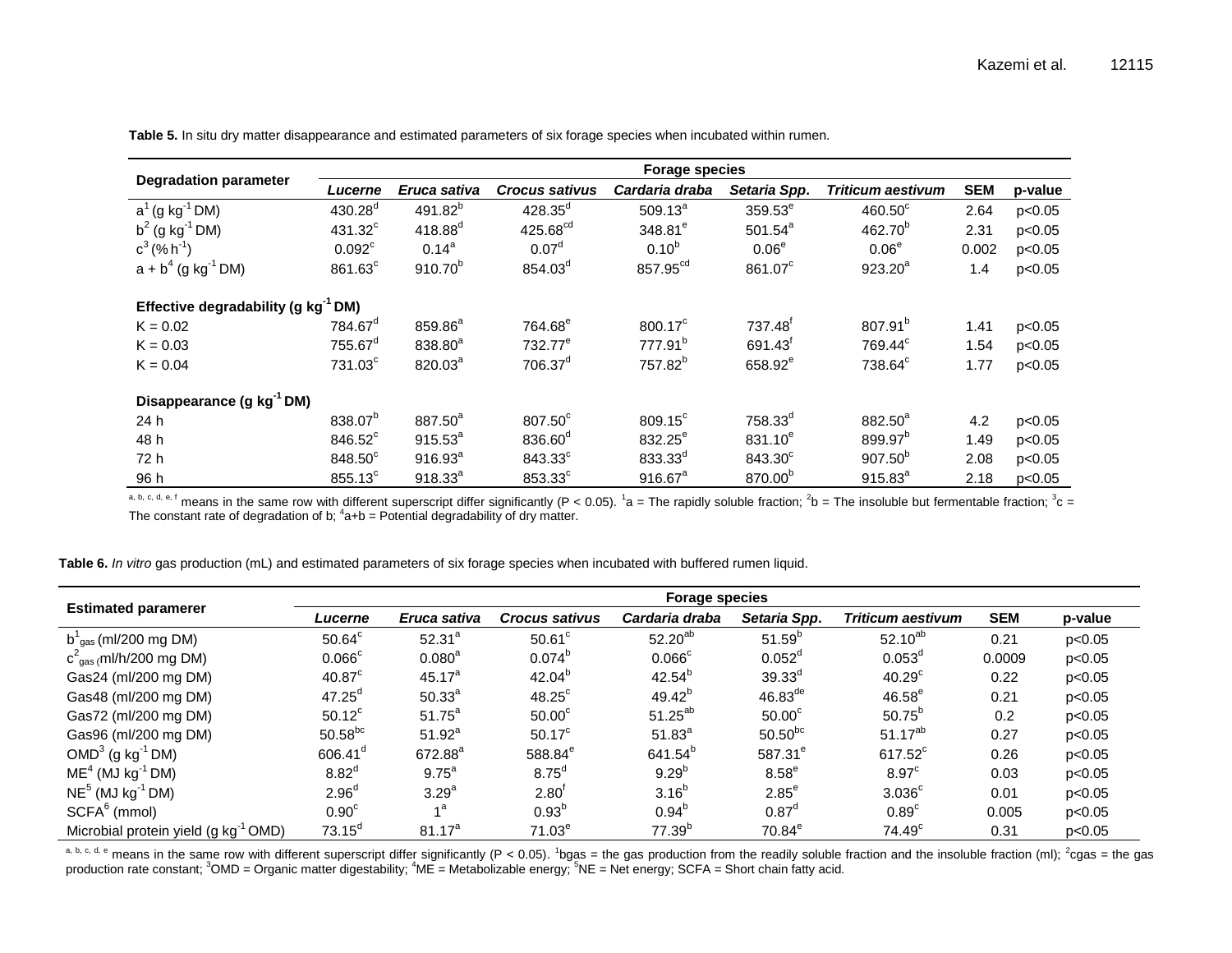|                       |                     | <b>Chemical composition</b> |                  |
|-----------------------|---------------------|-----------------------------|------------------|
| In vitro              | CP <sup>1</sup>     | ADF <sup>2</sup>            | NDF <sup>3</sup> |
| 2                     | $0.464**$           | $-0.693***$                 | $-0.747***$      |
| 4                     | $-0.030^{NS}$       | $-0.597***$                 | $-0.918***$      |
| 6                     | 0.078 <sup>NS</sup> | $-0.694***$                 | $-0.940***$      |
| 12                    | $0.110^{NS}$        | $-0.729***$                 | $-0.851***$      |
| 16                    | $0.117^{NS}$        | $-0.720***$                 | $-0.822***$      |
| 24                    | $0.428**$           | $-0.887***$                 | $-0.802***$      |
| 48                    | $0.400**$           | $-0.797***$                 | $-0.797***$      |
| 72                    | $0.725***$          | $-0.745***$                 | $-0.395**$       |
| 96                    | $0.677***$          | $-0.617***$                 | $-0.296^{NS}$    |
| b <sup>4</sup><br>gas | $0.733***$          | $-0.481**$                  | $0.051^{NS}$     |
| $c_{gas}^5$           | $0.045^{NS}$        | $-0.695***$                 | $-0.884***$      |

**Table 7.** Correlation coefficients (r) of the relationship between the chemical composition and gas production or estimated parameters from different forage species.

<sup>1</sup>CP = Crude protein (g kg<sup>-1</sup> DM); <sup>2</sup>ADF = Acid detergent fiber (g kg<sup>-1</sup> DM); <sup>3</sup>NDF = Neutral detergent fiber (g kg<sup>-1</sup> DM); <sup>4</sup>bgas = The gas production from the readily soluble fraction and the insoluble fraction (ml); <sup>5</sup>cgas = The gas production rate constant (ml h<sup>-1</sup>); \*\*\*P < 0.001; \*\*P  $<$  0.01;  $*$ P  $<$  0.05; NS = Non significant.

not due to methodological differences, but could be from actual differences in the chemical composition of forage species. Makkar (2005) reported the close association between SCFA and the *in vitro* GP, and used the relationship between SCFA and GP to estimate the SCFA production from gas values, which is an indicator of energy availability to the animals. The lower SCFA predicted from GP for *Setaria Spp*., could be due to a lower absolute GP, which was most evident during the first 24 h of incubation (Table 6).

## **Conclusion**

Forage quality can be defined in many ways. Forage quality is associated with nutrients, energy, protein, digestibility, fiber, mineral, vitamins and, occasionally with animal production; but it seems that the chemical composition analysis, *in vitro* gas production and *in situ* degradability can be considered as useful indicators, and low cost for the preliminary evaluation of the likely nutritive value of uninvestigated forage species. Although, there were significant variations in chemical composition, gas production, and *in situ* degradability characteristics of six forage species in this study but all forage species had a relatively high potential nutritive value.

This study shows that *E. sativa* forage presented the highest DM rumen degradation and gas production parameters of all evaluated forage species (in addition high nutritive value). Also, nutritive value can be expressed in standard units that can be applied also to the nutrient requirements of the animal. RFV and RFQ are indexes used to measure the quality of forage, and are determined by its content of ADF and NDF.

Furthermore, the study confirmed that RFV in forage species can be predicted from chemical composition with satisfactory accuracy. It could be recommended that all prediction equations with  $R^2 > 0.500$  can be applied in practice.

## **ACKNOWLEDGEMENT**

The author would like to thank the Ferdowsi University of Mashhad and Excellence Centre for Animal Science for financial support for this study.

### **REFERENCES**

- Abdulrazak SA, Fujihara T, Ondilek JK, Ørskov ER (2000). Nutritive evaluation of some Acacia tree leaves from Kenya. Anim. Feed Sci. Technol. 85:89-98.
- AOAC (1995) Official Methods of Analysis, 16th ed. Association of Official Analytical Chemists, Arlington, VA, USA.
- Biagi G, Piva A, Ligabue M, Formigoni A (2005). Evaluation of *in vitro* ruminal degradation of alfalfa. Biotech. Anim. Husb. 21:259-264.
- Blummel M, Orskov ER (1993). Comparison of an *in vitro* gas production and nylon bag degradability of roughages in predicting feed intake in cattle. Anim. Feed Sci. Technol. 40:109-119.
- Broderick GA, Koegel RG, Walgenbach RP, Kraust TJ (2002). Ryegrass or alfalfa silage as the dietary forage for lactating dairy cows. J. Dairy Sci. 85:1894-1901.
- Canbolat O, Kamalak A, Ozkan CO, Erol A, Sahin M, Karakas E, Ozkose E (2006). Prediction of relative feed value of alfalfa hays harvested at different maturity stages using *in vitro* gas production. Livest. Res. Rural Dev. [18:125-132.](http://www.lrrd.org/lrrd18/2/cont1802.htm)
- Chaji M, Mohammadabadi T, Mamouei M, Tabatabaei S (2010). The effect of processing with high steam and sodium hydroxide on nutritive value of sugarcane pith by In vitro gas production. J. Anim. Vet. Adv. 9:1015-1018.
- Coblentz WK, Fritz JO, Fick WH, Cochran RC, Shirley JE (1998). *In situ* dry matter, nitrogen and fiber degradation of alfalfa, red clover and eastern gamagrass at four maturities. J. Dairy Sci. 81:150-1617.